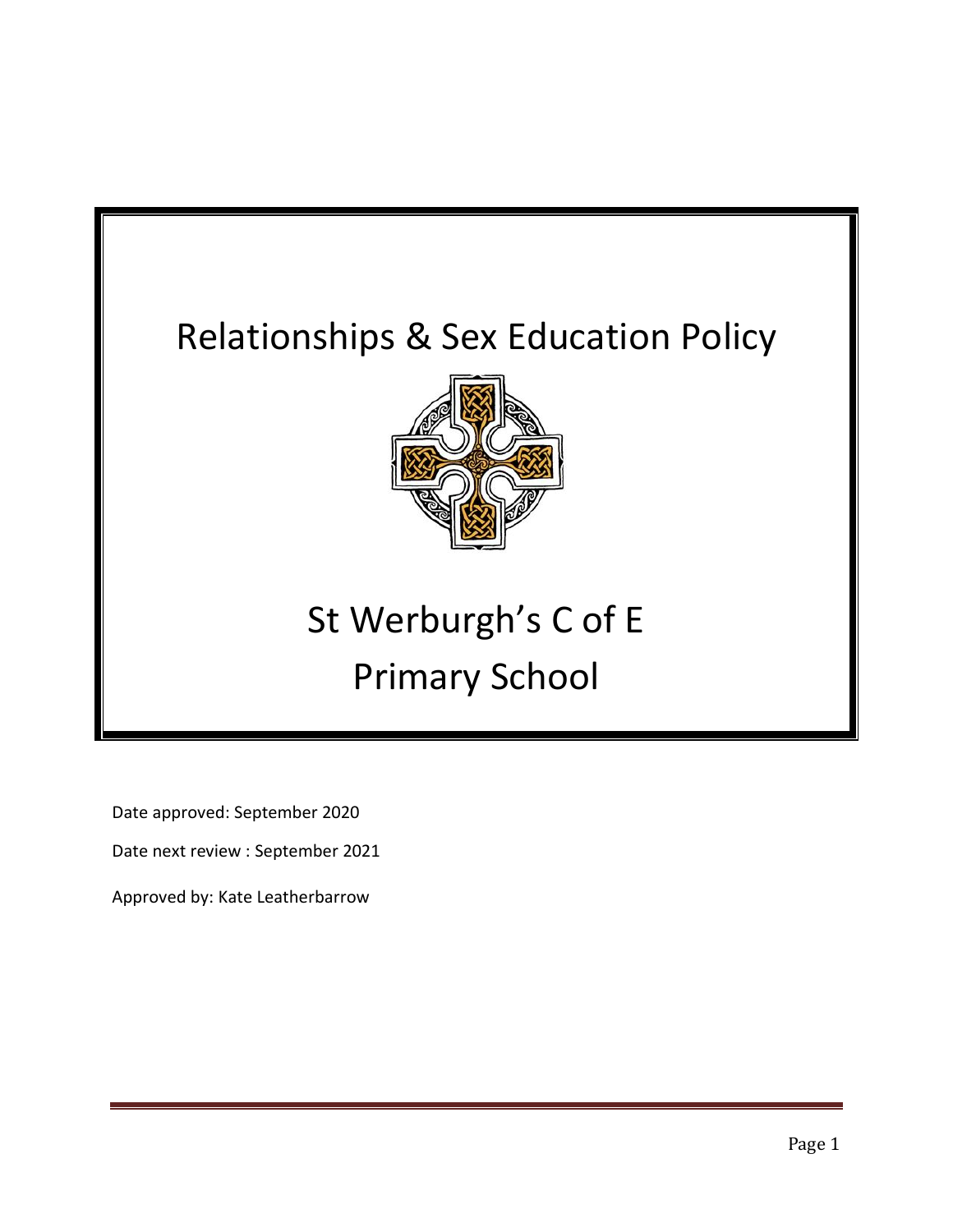### **Model Relationships and Sex Education**

Sex and Relationship Education is a lifelong learning about physical, moral and emotional development. It is about the understanding of marriage and family life, in all its diversity as found in our culture today. This is the focus we teach at St Werburgh's, not the promotion of sexual activity or orientation. This is in line with the parishes mission statement of inclusion.

Here at St Werburgh's we understand Relationships and Sex Education to be a lifelong process and a central God given aspect of healthy human development not about the promotion of sexual activity. At St Werburghs our focus is to provide information and an appropriate learning environment unbiased as to gender identity and sexual orientation.

RSE is integrated into and delivered via a broad and balanced PHSE/Citizenship Scheme of Work and through the Science National Curriculum

#### **Aims and objectives**

We aim to promote gender equality and LGBTQIA+ $_1$  equality and challenge discrimination. We also aim to foster a climate that encourages children to express their views and feelings and to respect the views and feelings of others, with clear, established boundaries. We also aim to help children understand sexuality is God given and part of our make up as we are created in God's image and therefore sex and sexuality is fundamentally a blessing from God. Our RSE policy prepares all pupils for the future regardless of gender identity or sexual orientation.

#### **The following principles apply:**

- We teach aspects of RSE through different curriculum areas including PSHE, science and PE, where we feel that they contribute significantly to a child's knowledge and understanding of his or her own body, and how it is changing and developing.
- In keeping with our aim to be supportive and informative, we will answer the children's questions openly and honestly but if we feel these questions are taking us beyond the growth and development aspects of sex education and on to the sexual act we will advise the children to talk to their parents.
- Parents will be informed of when the Year 5/6 growing up talks are to take place so that they can discuss the matter with the school if they wish. They will be invited to view any resources.

#### **We provide for this through:**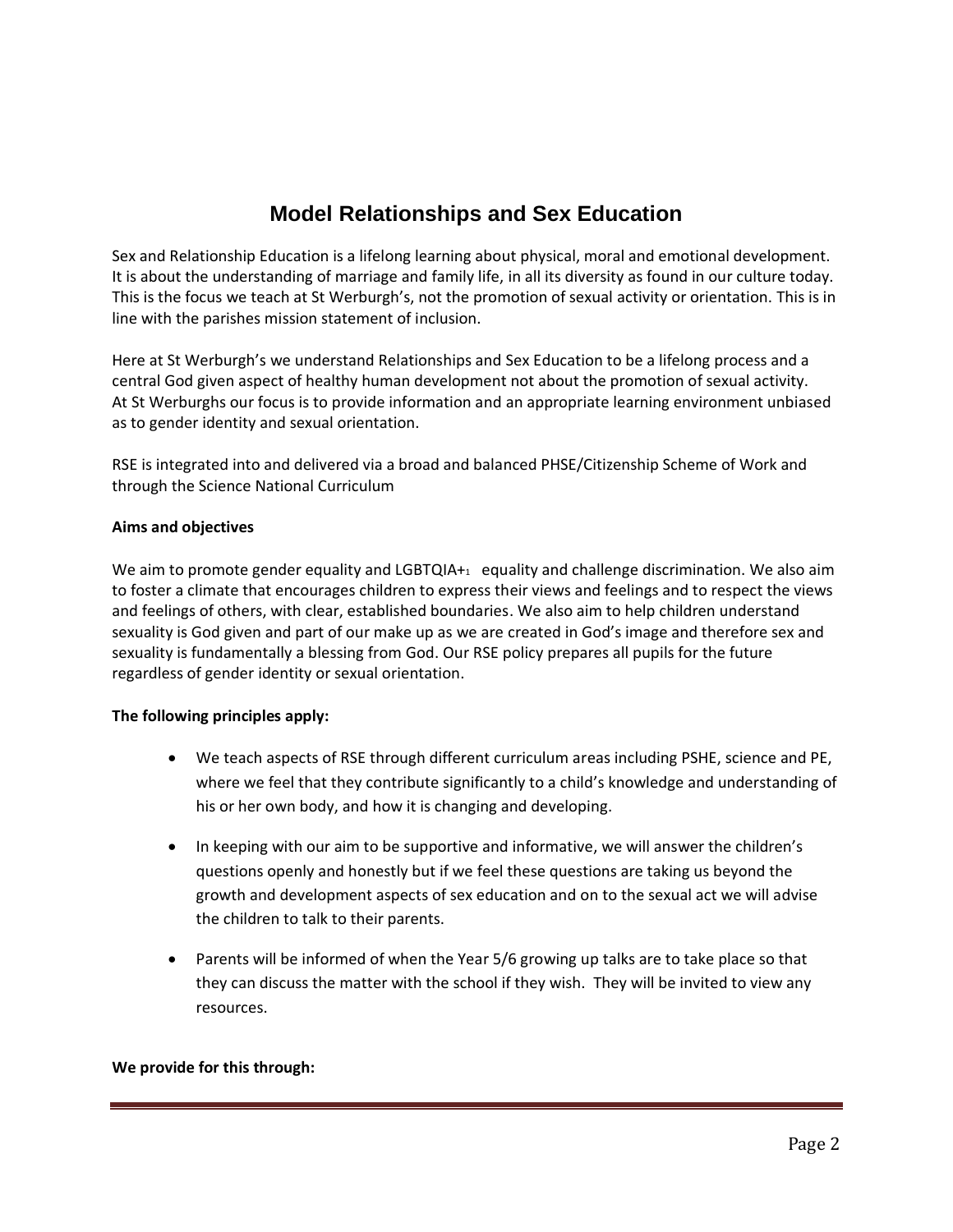- We follow the guidance material in the national scheme of work for science and PHSE. In Key Stage 1 we teach children about how animals, including humans, move, feed, grow and reproduce, and we also teach them about the main parts of the body. Children learn to appreciate the differences between people and how to show respect for each other irrespective of their sexual orientation. They also look at keeping healthy and the importance of hygiene even in PE. In Key Stage 2 this work is developed and we teach about life processes and the main stages of the human life cycle in greater depth.
- In Years 5/6 we place a particular emphasis on health education, as many children begin to experience puberty at this age.
- Resources used within the school will be consistent with our framework of values. They will be appropriate to the needs of our pupils in terms of language, images, attitudes, maturity and knowledge required and recognises and values the variety of loving relationships within our society.

#### **The role of parents**

The school is well aware that the primary role in children's sex education lies with parents and carers. We wish to develop a positive and supporting role with parents and carers. In promoting this objective we:

- signpost parents to the school's RSE policy;
- answer any questions that parents may have about the RSE of their child;
- take seriously any issue that parents raise with teachers or governors about this policy or the arrangements for RSE in the school.

Parents have the right to withdraw their child from any RSE that is provided outside the National Curriculum Science Order. If a parent wishes their child to be withdrawn, they should discuss this with the Headteacher .

#### **Safeguarding**

If safeguarding issues arise though discussion, they will be dealt with sensitively and in line with our safeguarding policy.

#### **The role of the Head teacher**